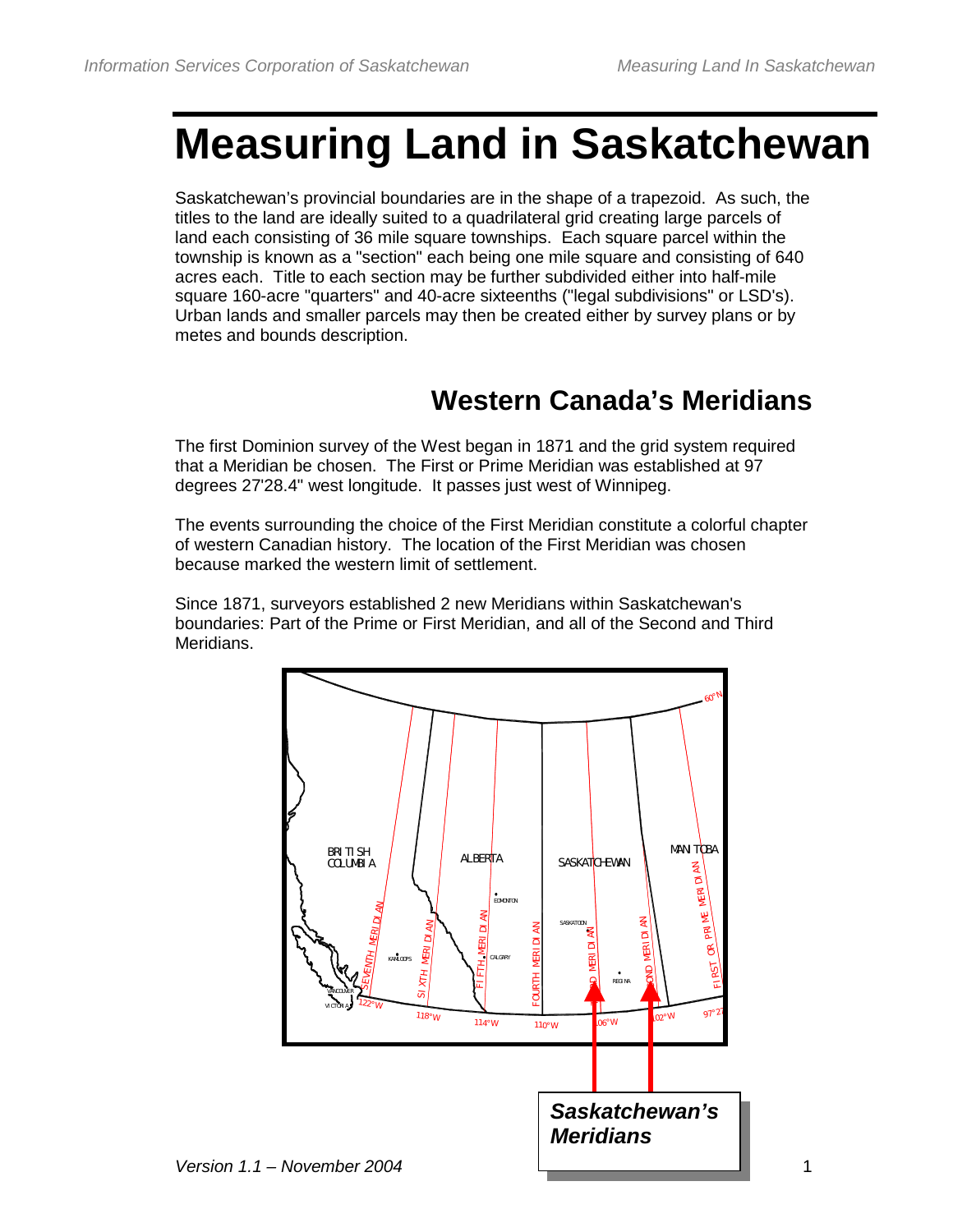## **Townships and Ranges**

Using the principal Meridian as a reference line for East and West direction and using the 49 degree parallel of latitude as a reference line for the North and South direction, the basic grid system took its form.

The numbers that run North and South count the Township lines and the numbers that run East and West count the Range lines.

One "square" on the Saskatchewan Grid Map is called a Township.

A full Township consists of 36 Sections and is approximately six miles square in size.

The basic grid is formed by the intersection of Township lines running East and West and Range lines running North and South.

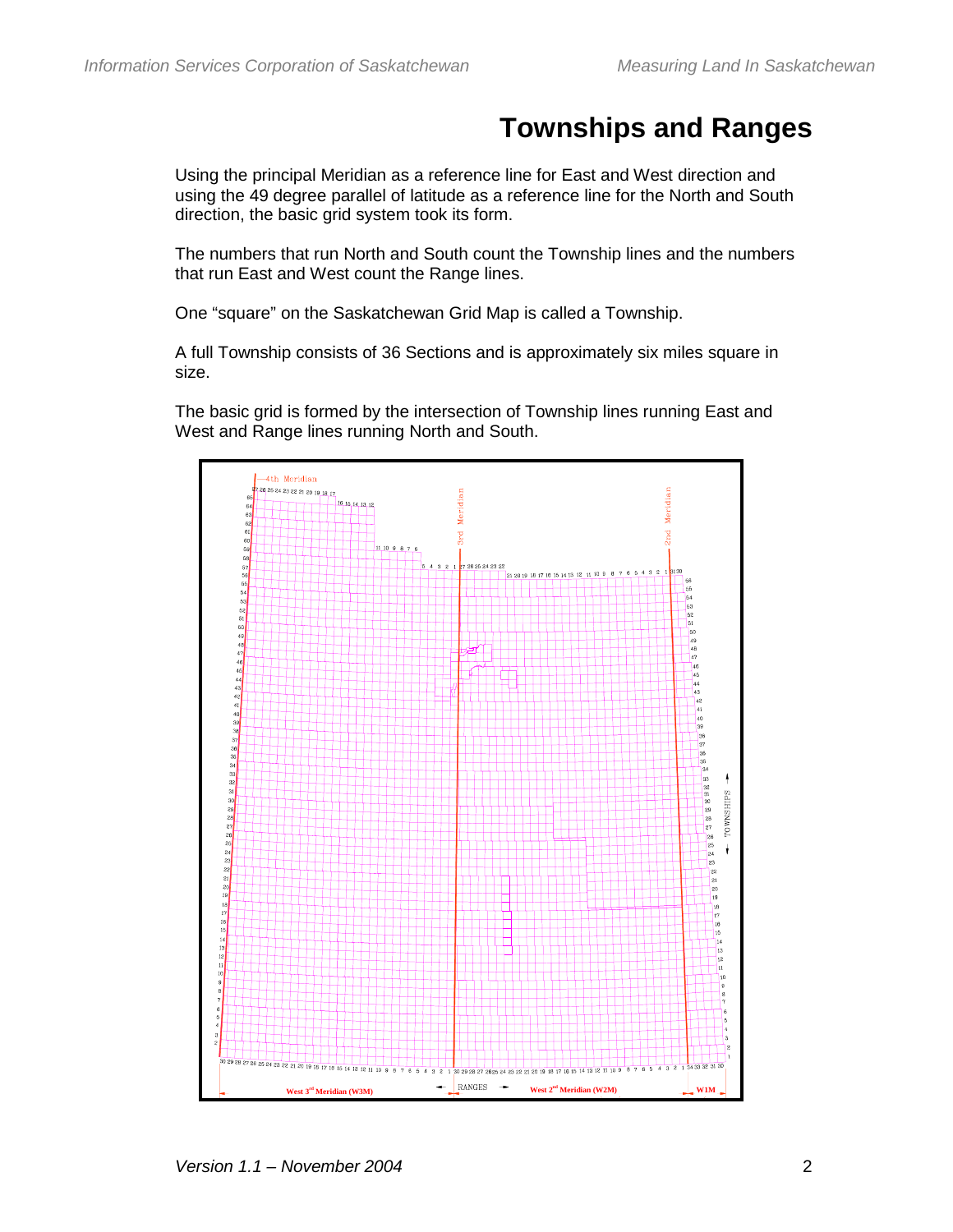# **Township Grid System**

Counting along the 49th parallel (which is the US Border) the first Range in the diagram is Range 30. West of Range 30 is Range 31 and so on until you reach the 2nd Meridian.

In the Second and Third Meridians the Ranges begin at 1 and continue westward to Range 30.

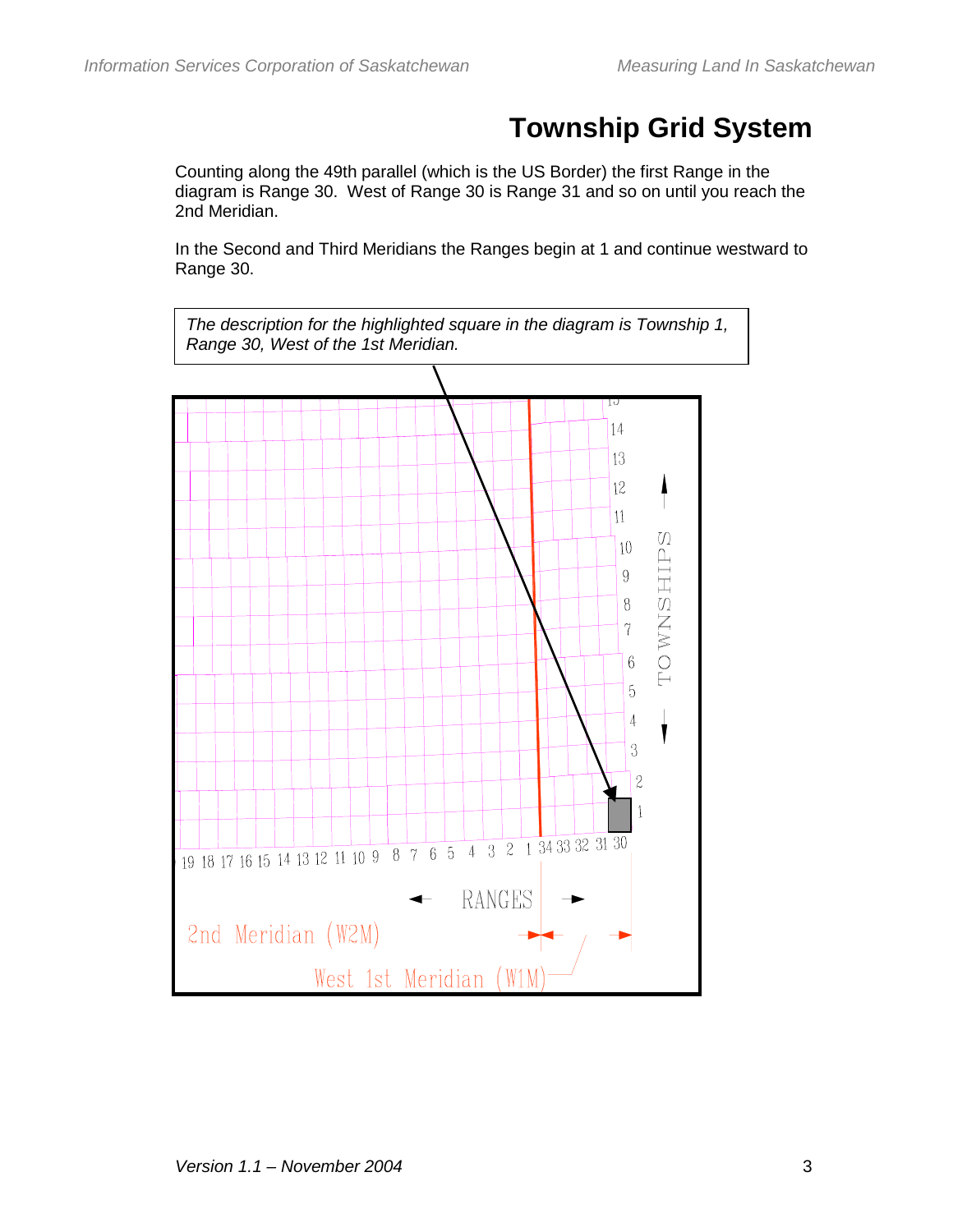### *Township to Section*

Townships are divided into Sections.

A full Township consists of 36 Sections and is approximately six miles square in size. Sections are numbered beginning with 1 in the South East corner of the Township and ending with 36 in the North East Corner.

Every Section contains 640 acres of land and is approximately 1 square mile in size.



*The number 36 in the diagram refers to the Section Number of that Township.*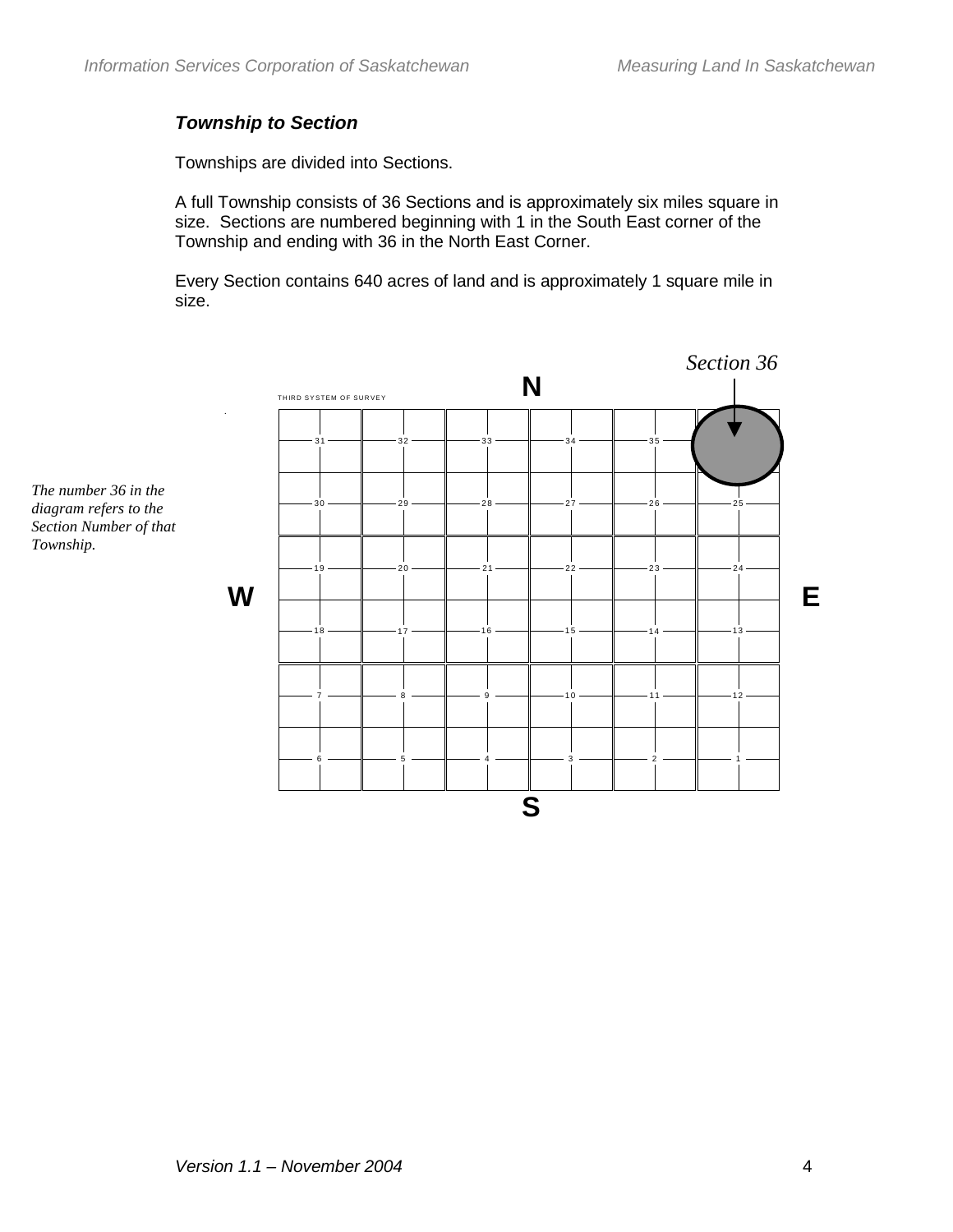#### *Quarter Section*

A Section is made up of 4 Quarter Sections. The Quarters in a Section are described as the North East (NE), North West (NW), South East (SE) and South West (SW) Quarters.

Each Quarter Section is approximately 160 acres (65 hectares) and is described by its compass direction. For example, North and West = NW  $\frac{1}{4}$ .



#### *Legal Subdivisions*

Every Section is divided into 16 Legal Subdivisions of approximately 40 acres (16 hectares) each. 4 Legal Subdivisions make up one-quarter section

The highlighted portion in the diagram below shows that the North East Quarter of Section 15, is made up of the Legal Subdivisions numbered 9, 10, 15 & 16

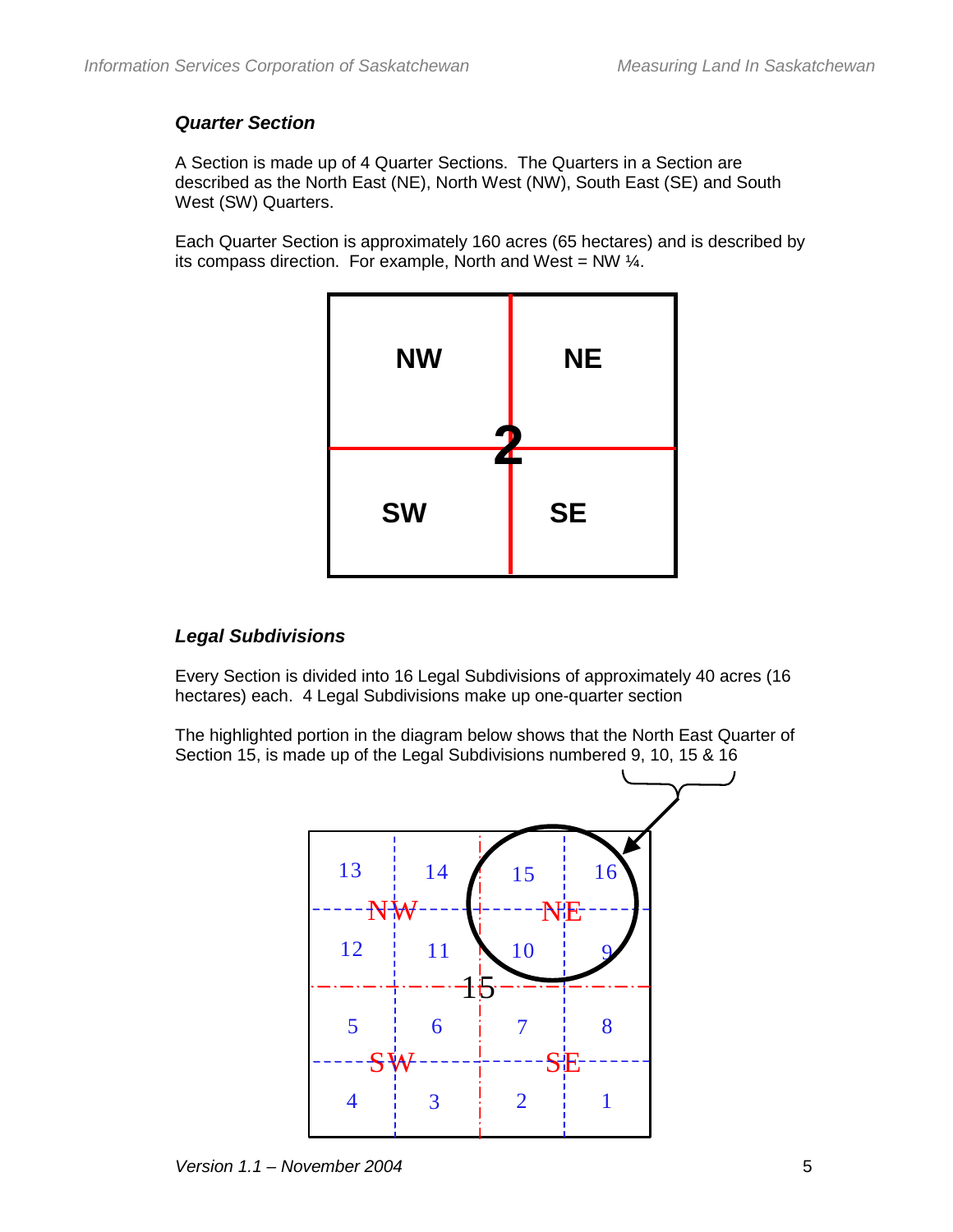#### *Quarter Legal Subdivisions*

Although infrequent, legal subdivisions may be further divided into quarters that are described by compass direction. Each of these small areas is one quarter of a legal subdivision and 10 acres (4 hectares) in area.

The 1<sup>st</sup> legal subdivision in the diagram below has been divided into quarters.

The  $2^{nd}$  and  $8^{th}$  legal subdivisions have been divided into halves (2 quarters).